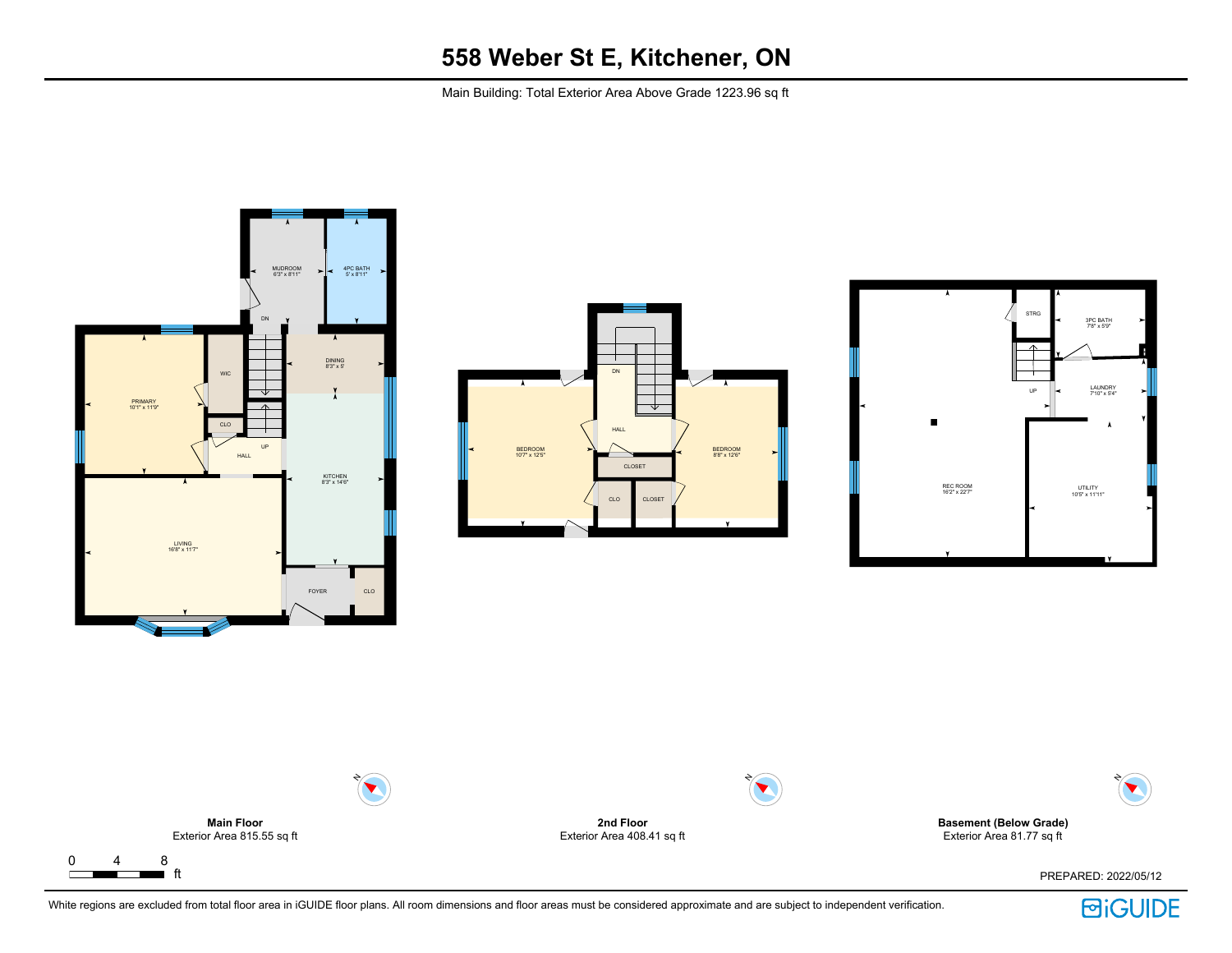**Main Floor** Exterior Area 815.55 sq ft Interior Area 714.32 sq ft





**回iGUIDE** 

N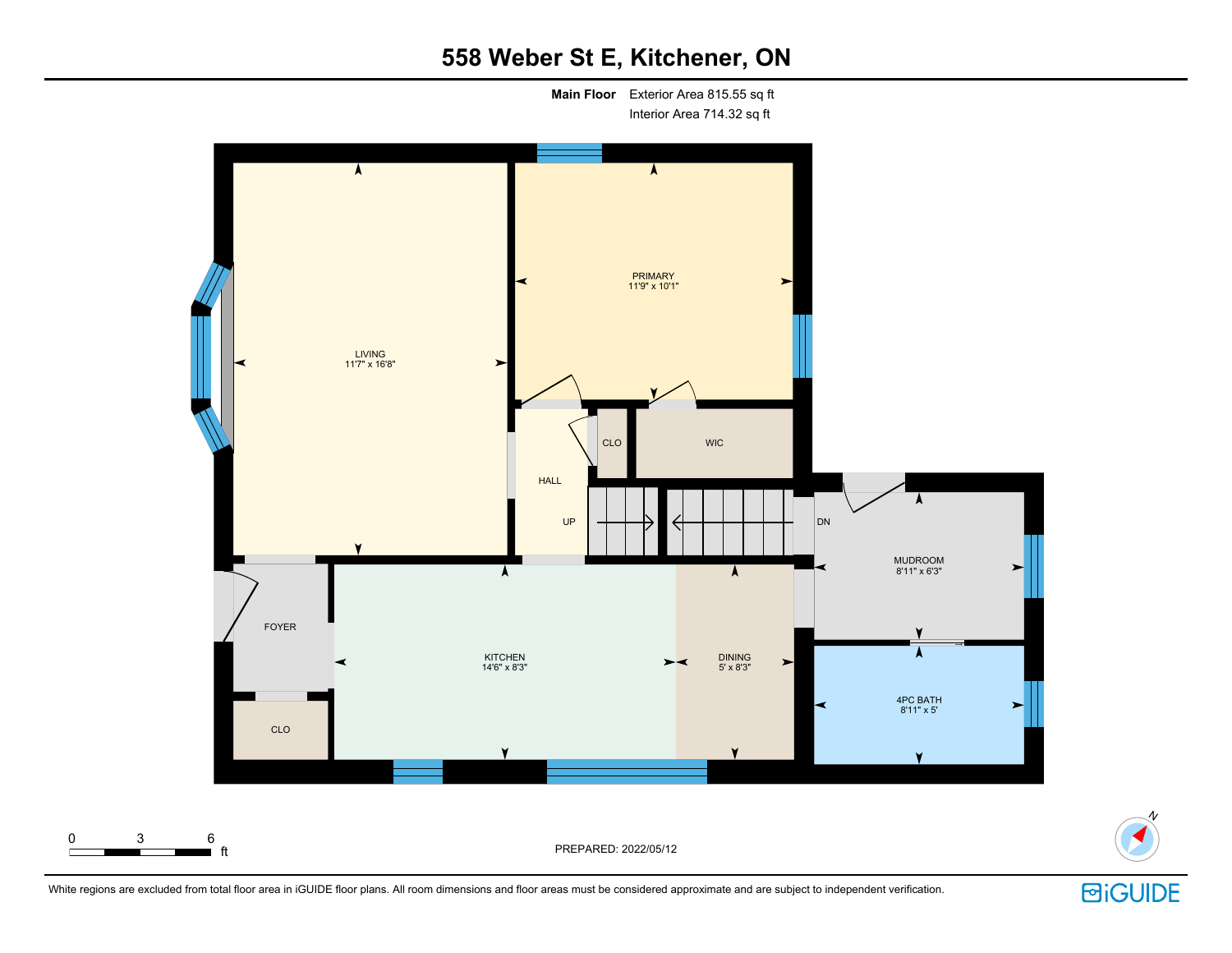



 $\begin{array}{ccccccc}\n0 & 2 & 4 \\
\hline\n\end{array}$  ft

PREPARED: 2022/05/12

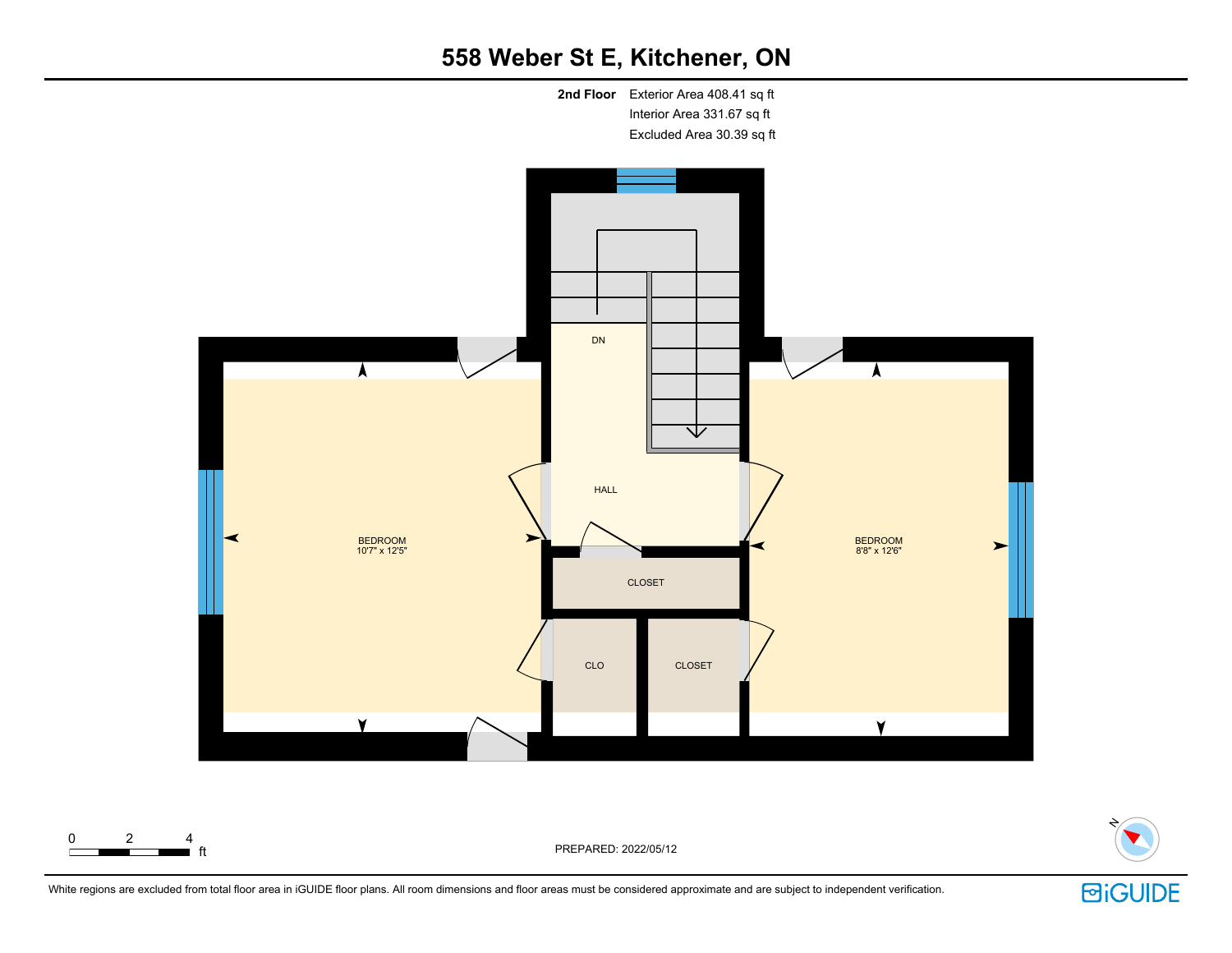**Basement (Below Grade)** Exterior Area 81.77 sq ft Excluded Area 553.58 sq ft



PREPARED: 2022/05/12



White regions are excluded from total floor area in iGUIDE floor plans. All room dimensions and floor areas must be considered approximate and are subject to independent verification.

 $\begin{array}{cccc} 0 & 2 & 4 \\ \hline \end{array}$  ft

**回iGUIDE**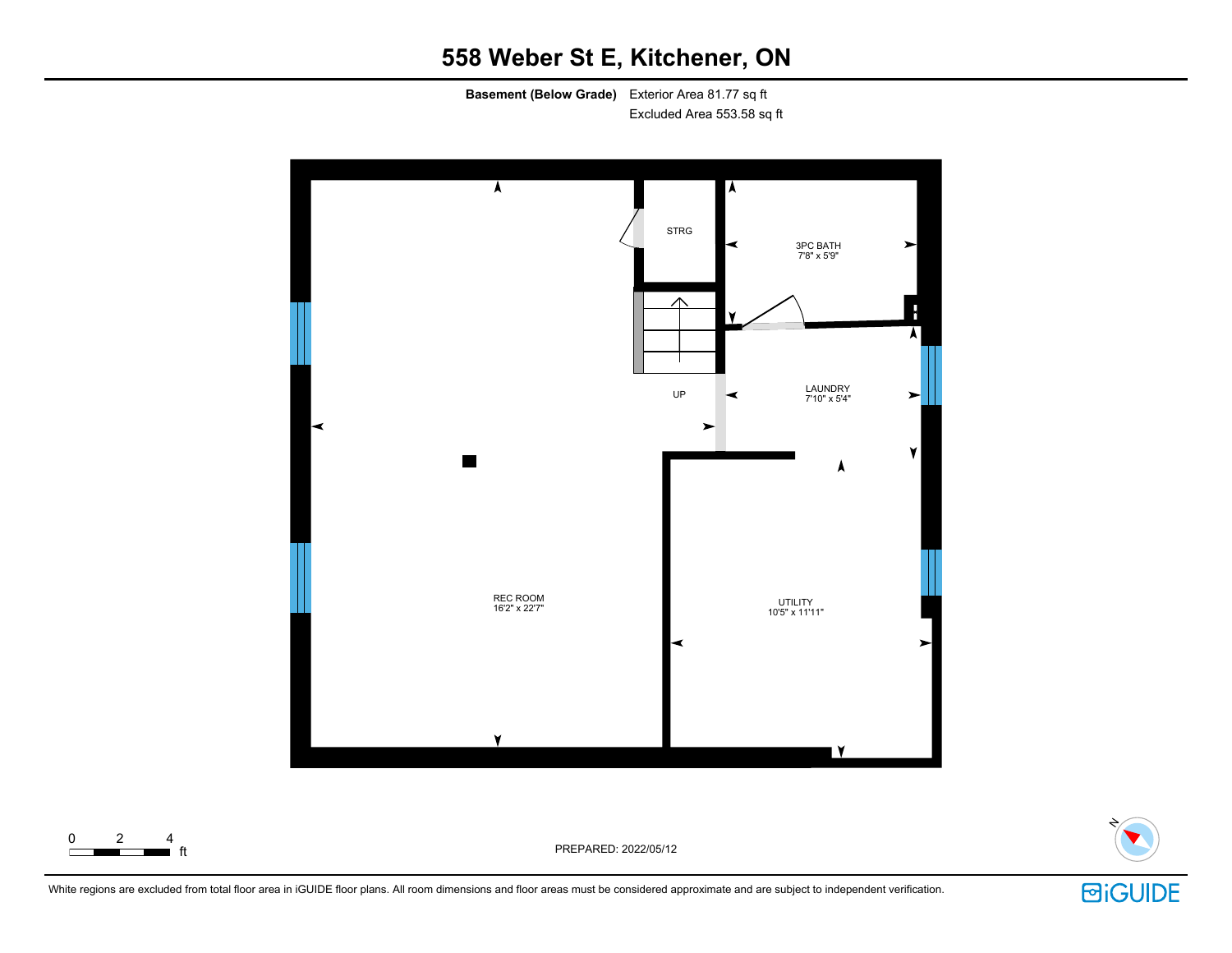## **Property Details**

#### **Room Measurements**

Only major rooms are listed. Some listed rooms may be excluded from total interior floor area (e.g. garage). Room dimensions are largest length and width; parts of room may be smaller. Room area is not always equal to product of length and width.

#### **Main Building**

MAIN FLOOR 4pc Bath: 5' x 8'11" Dining: 8'3" x 5' Kitchen: 8'3" x 14'6" Living: 16'8" x 11'7" Mudroom: 6'3" x 8'11" Primary: 10'1" x 11'9"

#### 2ND FLOOR

Bedroom: 8'8" x 12'6" Bedroom: 10'7" x 12'5"

### BASEMENT

3pc Bath: 7'8" x 5'9" Laundry: 7'10" x 5'4" Rec Room: 16'2" x 22'7" Utility: 10'5" x 11'11"

#### **Floor Area Information**

Floor areas include footprint area of interior walls. All displayed floor areas are rounded to two decimal places. Total area is computed before rounding and may not equal to sum of displayed floor areas.

### **Main Building**

MAIN FLOOR Interior Area: 714.32 sq ft Perimeter Wall Thickness: 10.0 in Exterior Area: 815.55 sq ft

### 2ND FLOOR

Interior Area: 331.67 sq ft Excluded Area: 30.39 sq ft Perimeter Wall Thickness: 10.0 in Exterior Area: 408.41 sq ft

BASEMENT (Below Grade) Excluded Area: 553.58 sq ft Perimeter Wall Thickness: 10.0 in Exterior Area: 81.77 sq ft

### **Total Above Grade Floor Area, Main Building**

Interior Area: 1045.99 sq ft Excluded Area: 30.39 sq ft Exterior Area: 1223.96 sq ft